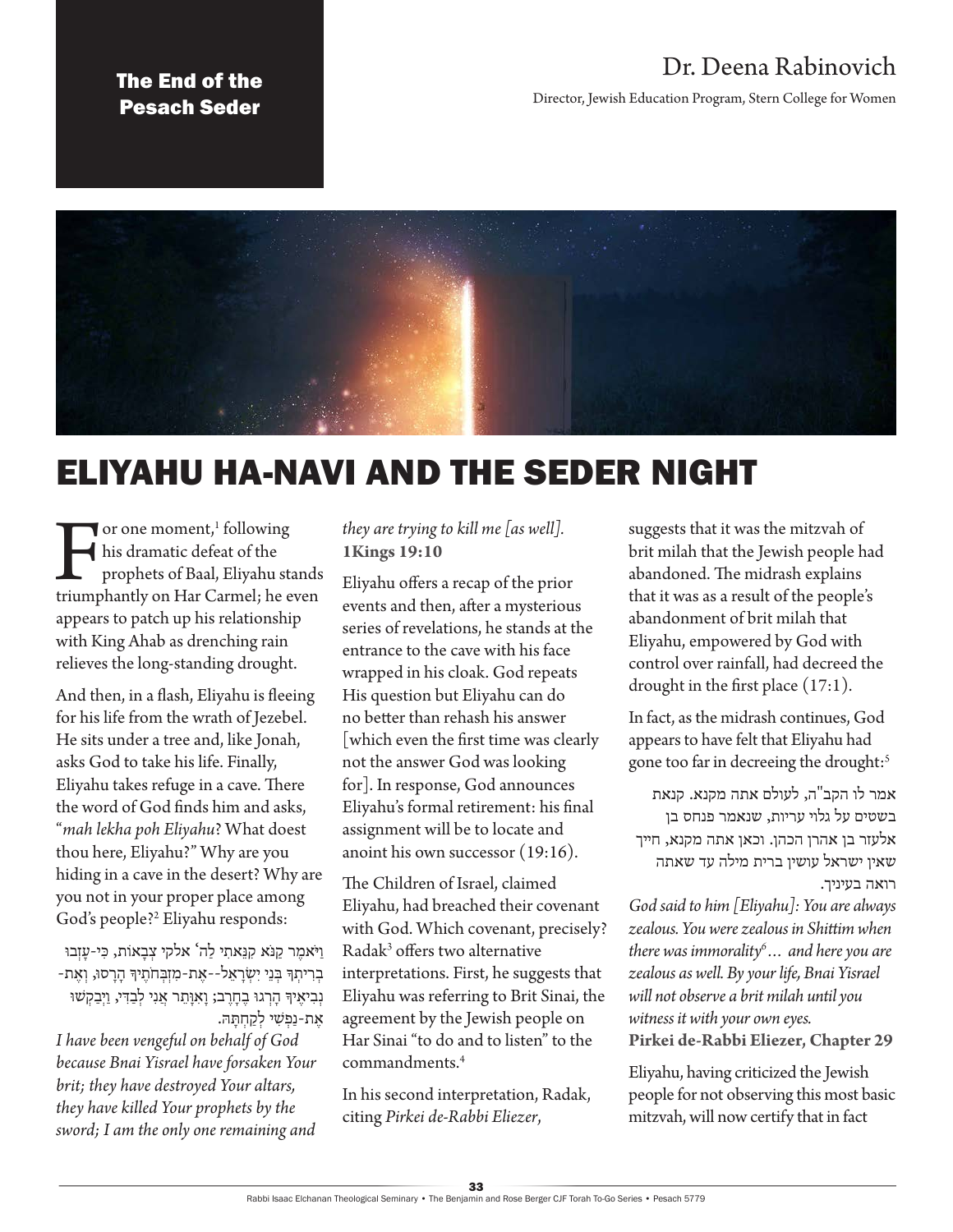the Jews are complying by personally attending every brit milah ceremony.<sup>7</sup>

מכאן התקינו חכמים שיהיו עושין מושב כבוד למלאך הברית, )שנקרא אליהו ז"ל מלאך הברית), שנאמר ומלאך הברית אשר אתם חפצים הנה בא וגו'.

*From this point on, the Sages decreed the preparation of a seat of honor for the Mal'ach HaBrit [the Messenger of the Brit] since Eliyahu, may his name be remembered for good, is known as the Malach Habrit as it says in Malachi 3, 1: "And the messenger of the covenant, whom ye delight in, behold, he cometh."*  **Pirkei de-Rabbi Eliezer, Chapter 29**

Toward the end of our annual Pesach Seder, each Jewish family around the world fills a cup of wine for Eliyahu as we prepare to invite him into our homes. Yet again, we might ask, "What doest thou here, Eliyahu?" Who invited Eliyahu to the Seder? What connection is there between his mission and the themes of the Seder night?

To be sure, we can point to a *tzad ha-shaveh*, a common thread, tying together brit milah and Korban Pesach. An uncircumcised male may not participate in the Korban Pesach.<sup>8</sup> Yehoshua arranged for all uncircumcised males to have a brit milah<sup>9</sup> and only then was the Korban Pesach offered.10 Also relevant is the verse in Sefer Yechezkel:<sup>11</sup>

וָאֶעֱבֹר עָלַיִךְ וָאֶרְאֵךְ, מִתְבּוֹסֶסֶת בְּדָמְיִךְ; וָאֹמַר לָךְ בְּדָמַיִךְ חֲיִי, וָאֹמַר לְךָ בְדָמַיִךְ חֲיִי. *Then I passed you and saw you wallowing in your blood and I said to you, "In your blood you shall live." And I said to you, "In your blood you shall live."*

The midrash $12$  explains that when the time came for God to redeem Bnai Yisrael from Egypt,<sup>13</sup> Bnai Yisrael had no mitzvot to their credit to make them worthy of being redeemed. By performing the mitzvot of Korban

Pesach and brit milah, the Jewish people earned the right to be redeemed.

One other connecting link: among all the positive commandments it is only for not performing brit milah and participating in a Korban Pesach that one is liable for divine punishment in the form of karet (being cut off, i.e., premature death).

There is also a thematic connection between the two mitzvot: Avraham enters into two covenants with God: the *Brit ben ha-Betarim*, 14 in which Avraham was promised that his descendants will inherit Eretz Yisrael, and the brit milah.<sup>15</sup> The former covenant included a warning that Avraham's descendants would go into exile and be enslaved before God would redeem them and bring them back to their land. As such, on a certain level, the Korban Pesach commemorates the *Brit ben ha-Betarim.* In the latter, God promises His protection for the Jews in their land so long as they fulfill their treaty obligation — brit milah, which perhaps serves as a visible (well, physical) symbol of the mitzvot in general.

Certain halakhot, customs and practices of the Seder have morphed over the centuries and across time zones. For many of us, particularly those following Ashkenazic custom, the post-seudah portion of the Seder brings together the pouring of the fourth cup of wine and the cup of wine of Eliyahu, the opening of the front door and the recitation of *Shefokh Chamatkha*. The connections between these actions is less than completely clear and has received a fair amount of attention from commentators and scholars.

The opening of the door is interpreted in at least two rather different contexts. We might have suspected

that the door would have been opened toward the beginning of the Seder when we say "*kol dikhfin*" (in "Ha Lachma Anya," inviting "all who are in need [to come and eat])," which is, ostensibly, an invitation for strangers or others in need to enter).<sup>16</sup> Rav Huna, we are told, would regularly (not specifically on Pesach) open his door as he was beginning his dinner to invite those who were hungry.<sup>17</sup> And, in fact, Rav Matityah Gaon<sup>18</sup> reports [or assumes] that in earlier generations people left their doors open so that Jews would join the Seder.<sup>19</sup> In his own day, the Gaon writes, this is not the custom, and food is provided in advance to the poor. Opening the door after the meal has been completed, as we do, does not seem very sporting.

The opening of the door has also been explained in a way that is unrelated to dinner guests. The *Or Zarua*<sup>20</sup> quotes Rav Nissim Gaon as writing, "that we do not lock the door of the house on the night  $[s]$  of Pesach, for this is our trust in the word of God and His promise, and as reward for this trust, we will be entitled to redemption."21 The promise here is that of Exodus 12:42 "*leil shimurim hu la-Shem*," it is night for the Lord. With God looking out for our safety on this night, locking the door is unnecessary.

The *Sefer ha-Manhig* by R. Avraham ben R. Natan Ha-Yarchi<sup>22</sup> contains a much longer quote from Rav Nissim Gaon's work, *Megilat Setarim*:

*And the custom in various places is that one does not lock the doors in which one sleeps on the night[s] of Pesach, for in Nissan we were redeemed and in Nissan we will be redeemed [in the future], as it is written, "It is a night of vigil for the land [that is] a night that is guarded since the Six Days of Creation," and if Eliyahu*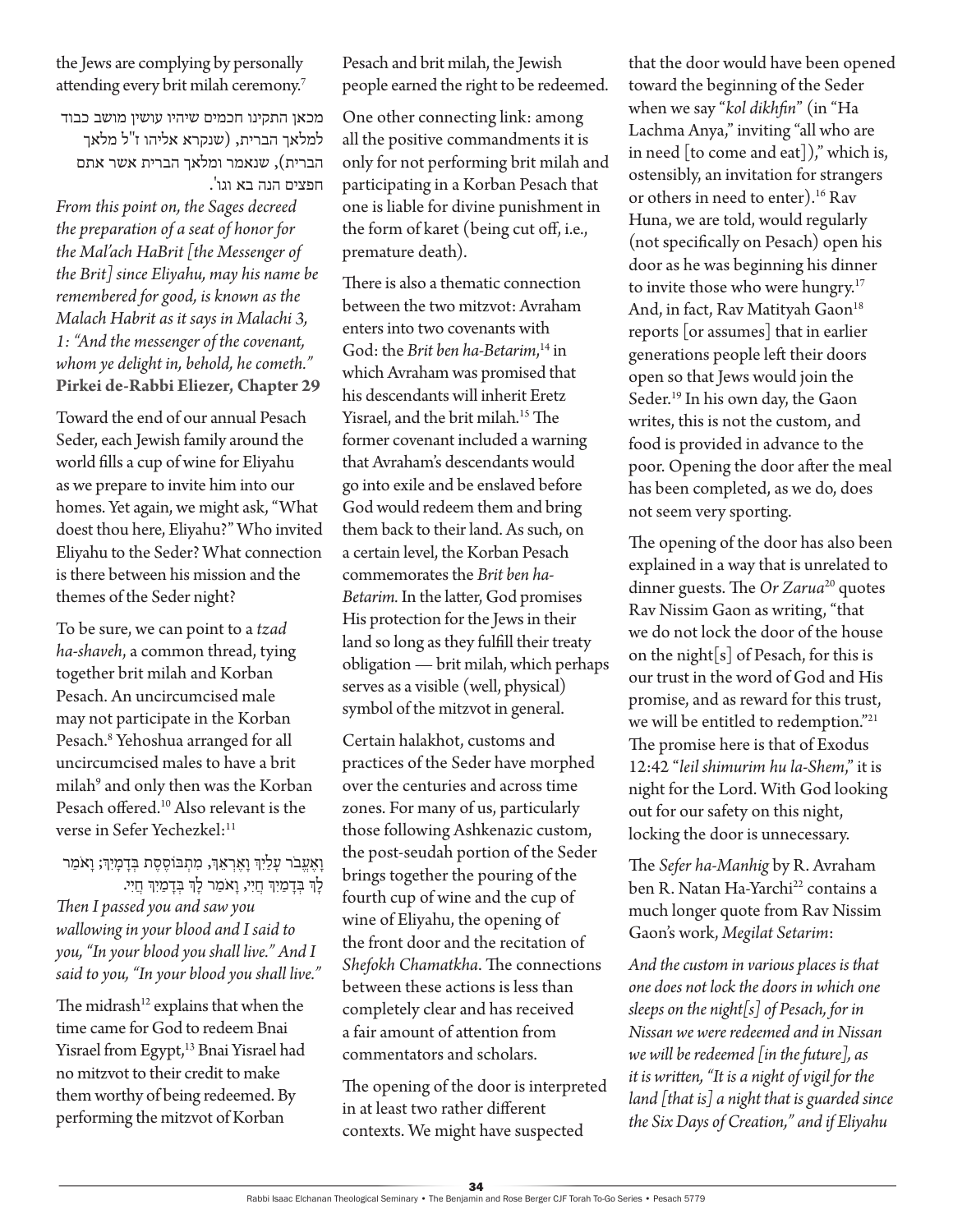*was to arrive he will find the door open [i.e. unlocked] and he [the homeowner?] will be able to exit [his bed? his room?] quickly to greet [Eliyahu].23*

The doors referred to here include the bedroom doors, which are not locked in the event that if Eliyahu appears, household members will not need to waste time unlocking their bedroom doors to greet him.

A few centuries later, the Rema<sup>24</sup> describes a more familiar version of the custom: "the customary practice is to open the [front] door of the house prior to the recitation of *Shefokh Chamatkhah*, in order that we recall that this night is a *'leil shimurim,'"* during which we have no fear and in the merit of this act of faith the Mashiach will come and God will pour forth His wrath upon the idolaters.

These medieval comments are based upon the Midrash<sup>25</sup> and Talmud,<sup>26</sup> which stressed that on the night of the Seder [in the present] Jews are protected from *mazikim*, demons, and are able to open their doors without fear. At the Exodus, God's vigil was redemptive and we, too, hope for ultimate redemption on this night, with Eliyahu bearing news of the imminent arrival of the Mashiach.<sup>27</sup>

What explanation is there for the custom of pouring the cup of wine for Eliyahu? Tal Goitein<sup>28</sup> traces the development by looking at illuminated haggadot, particularly the Erna Michael Haggadah (in the collection of the Israel Museum), produced in Bohemia or southern Germany toward the beginning of the fifteenth century. The manuscript contains an illustration<sup>29</sup> showing the man of the house holding Eliyahu's cup in his right hand. The illustration appears directly before the text of *"Shefokh Chamatkhah*,*"* and the cup

of Eliyahu is affiliated with the fourth cup. Interestingly, the Washington Haggadah (now in the collection of the Library of Congress $3^{30}$  shows the cup of Eliyahu being poured alongside the second cup, which is around the time "*kol dikhfin"* is recited*.* 31

The earliest rabbinic mention of *Kos shel Eliyahu* is apparently by R. Zelikman of Bingen.<sup>32</sup> R. Zelikman had seen or heard of a custom to pour a cup of wine for Eliyahu when the cups are being refilled after Kiddush (as in the illustration in the Washington Haggadah):

*And I have seen that some people on the night of Pesach pour a special cup and place it at the table and say that it is the cup of Eliyahu the Prophet and I do not know the reason … it seems to me that the reason might be that if Eliyahu comes on the night of Pesach, as we hope for him to do and await him on that night, he too will receive a cup of wine since even the poor of Israel must be provided [by the tzedakah monitors] with four cups [of wine].* 

It seems that during the fifteenth century there were competing customs about whether to pour a cup for Eliyahu and, if so, at what point in the Seder. The viewpoint of R. Yisroel Bruna, which was cited by the Rema, might have been crucial in establishing that the opening of the door be done not at "*kol dichfin*" but at *"Shefokh Chamatkhah*," and the custom developed to pour Eliyahu's cup just prior thereto.<sup>33</sup>

The question of origin of the Cup of Eliyahu seems to tie in to the final piece of the puzzle, the elusive fifth cup. R. Chaim Benveniste, 34 the author of *Knesset Ha-Gedolah*, suggested that the Jews of Ashkenaz emptied their cups into a communal cup and that was the origin of the fifth cup (and the Eliyahu cup?).

The Yerushalmi<sup>35</sup> presents no less than five reasons that we drink four cups of wine at the Seder. Of these reasons, the most familiar to us is R. Yochanan's matching the four cups with *"arba leshonot shel geulah*," the four phrases of redemption found in the verses (Ex. 6:6-7).

The Mishna<sup>36</sup> simply announces the rule, with no explanation, that everyone needs four cups of wine for the Seder, even if a person is impoverished and therefore requires support by the community.

What about someone who wishes to drink more than the required four cups? The Mishna notes:

 בין הכוסות האלו--אם רצה לשתות, ישתה; בין שלישי לרביעי, לא ישתה. *One can drink other cups between the first and the second, and the second and the third, but not between the third and the fourth.*

**Mishna, Pesachim 10:7**

One may drink between cups one and two [during the recitation of Maggid] or between cups two and three [during the meal.] Between cups three and four, however, one is not permitted to drink. The Mishna offers no hint, though, about any requirement or obligation to drink more than four cups.

And yet, a version of the extant Talmudic manuscripts makes clear that there was a tannaitic view mandating five cups. The standard printed Talmud<sup>37</sup> contains the following baraitha:

תנו רבנן: רביעי גומר עליו את ההלל ואומר הלל הגדול דברי ר' טרפון. ויש אומרים ה' רועי לא אחסר.

*Our rabbis taught: [they pour for him] the fourth cup, over which he recites the*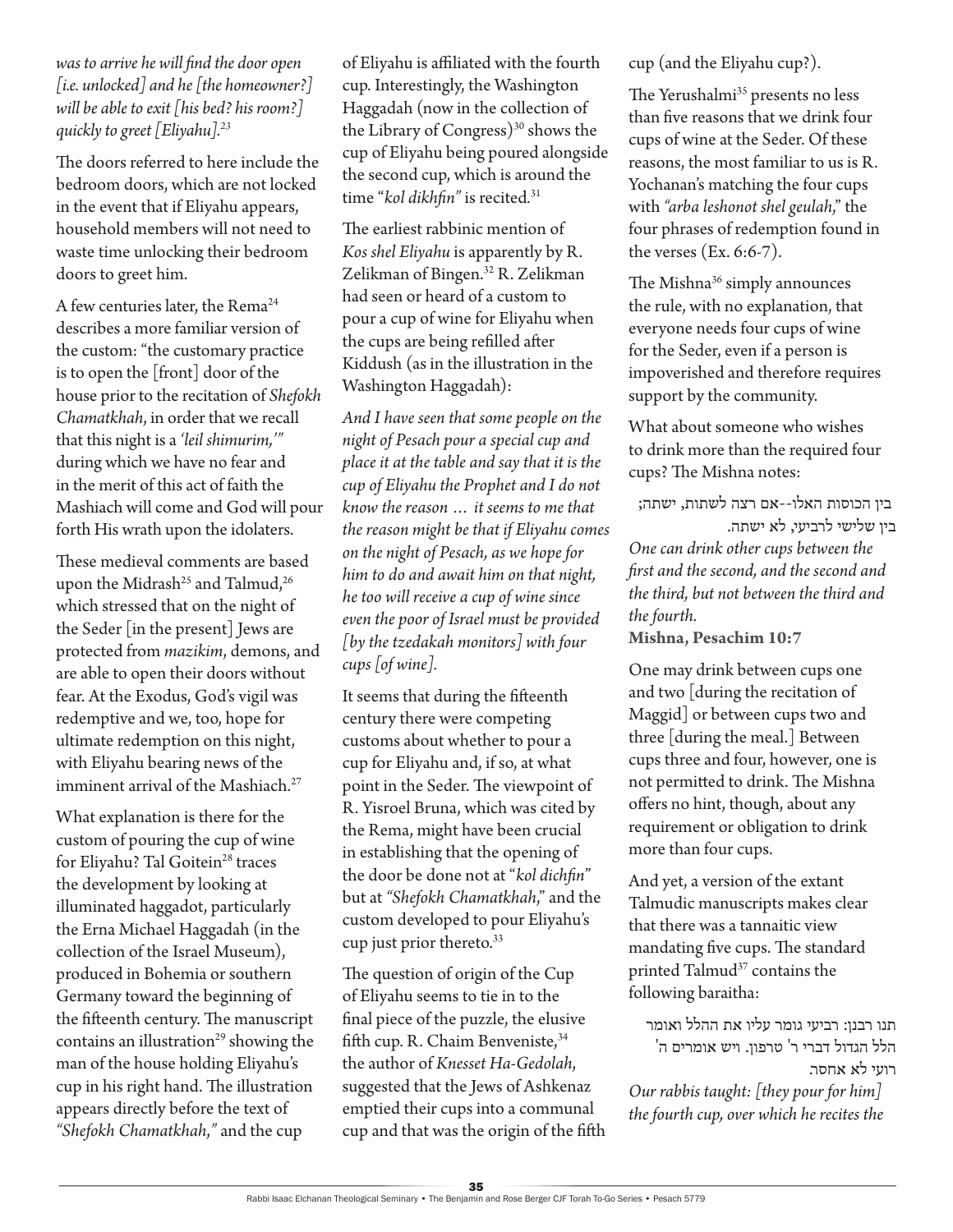#### *Hallel and says Hallel ha-Gadol. These are the words of R. Tarfon. And there are those that say, he recites "God is my Shepherd, I shall not want."38*

The baraitha, in that version, reflects agreement with, or only the smallest digression from the language of the Mishna.39

מזגו לו כוס שלישי... רביעי גומר עליו את ההלל ואומר עליו ברכת השיר. *They poured for him the third cup… [they pour for him] the fourth cup, over which he recites Hallel and recites Birchat ha-Shir.*

As Menachem Katz has shown, though,<sup>40</sup> the Munich manuscript [M S Munich 6], an Ashkenazic manuscript from the  $12<sup>th</sup>$  or  $13<sup>th</sup>$  century and a Yeminite manuscript [M S Columbia 294-295] have a key change:

חמישי גומר עליו הלל הגדול דברי ר' טרפון ויש אומרים ה' רועי לא אחסר. *[They pour for him] the fifth cup over which he recites Hallel ha-Gadol according to R. Tarfon. There are those that say, [he recites] "God is my Shepherd, I shall not want."*

Thus, according to the Vilna Shas, and supported by several manuscripts as well, the *baraitha* is discussing the fourth cup as the Mishna did, and adds that in addition to reciting Hallel<sup>41</sup> over the fourth cup, one also recites Psalm 136 [or 135-136 or Psalm 28].

The alternative manuscript versions, though, have no "*vav"* in *v'omer* and the phrase reads "*chamishi*" [the fifth cup], which R. Tarfon insists on. Rashi, Rashbam and Tosafot on 118a all were aware of the manuscript reading but they reject it.

ה"ג ת"ר רביעי גומר עליו את ההלל ואומר עליו הלל הגדול. *[There are versions that read otherwise,] but this is how we learn: the rabbis* 

*taught [we pour for him the fourth cup of wine] over which he completes Hallel and recites Hallel ha-Gadol.* **Rashbam**

The Tosafot add: ולא גרסינן חמישי ("we do not read, 'the fifth [cup'].")

Rashi had enormous influence and it is no surprise that his reading of the baritha became normative. As Dr. Katz notes,<sup>42</sup> though, the reading *chamishi* is found in many manuscripts and halakhic works prior to Rashi or outside the zone of his influence, including those of R. Hananel, the Rif, and the Rambam. To be sure, in the view of the Rishonim this fifth cup is not mandatory as the four are. In the Rambam's formulation,43

ויש לו למזוג כוס חמישי ולומר עליו הלל הגדול והוא מהודו לה' כי טוב עד על נהרות בבל. וכוס זה אינו חובה כמו ארבע כוסות. *And one should pour the fifth cup [of wine] and recite over it Hallel ha-Gadol which is from "Hodu laHashem ki tov44" until "al naharot Bavel45." And this [fifth] cup is not obligatory like the other four cups [of wine].*

The Ra'avad<sup>46</sup> also indicates that a fifth cup47 corresponding to the phrase "*veheveiti"* ( $Ex. 6:7$ ) is a minhag.<sup>48</sup>

We wondered earlier what Eliyahu is doing at the Seder. The Sages noticed a series of parallels between the careers of Moshe and Eliyahu (e.g., *Pesikta Rabati* 4). Both were from shevet Levi (assuming Eliyahu was a Cohen); both were referred to as "*ish Elokim*"; Moshe escaped from the wrath of Pharaoh and Eliyahu from Izevel; both fasted for forty days; Moshe gathered the Jews at Har Sinai and Eliyahu at Har Carmel; and so on. We even find Eliyahu standing on Horev (Har Sinai). Moshe was God's agent for the redemption from Egypt; Eliyahu is the harbinger of the ultimate redemption. Neither is the focal point of the Seder, but both are present in our minds and hearts.

It seems fitting that Eliyahu, known for his zealousness, is now associated with "*Shefokh Chamatkhah*." It's as if we have come full circle to when we first met Eliyahu in 1Kings 17 as he utters his vow that no rain will fall until he gives leave. But while the tone of the words of "*shefokh chamatkhah*" evoke the zealot, the overall melody of Eliyahu at the Seder is quite different. The song we sing is one of praise and recognition, "*avadim hayenu le-Par'oh be-Mitzrayim*," we were slaves to Pharaoh in Egypt, and now we are free. We acknowledge the role of God in our lives as we remember the two covenants He forged with us, how we keep fulfilling the covenant of brit milah with our children, how we celebrate the fulfillment of *Brit ben ha-Betarim* at the Seder. We demonstrate that we are educating our children in a way that continues to transmit the importance of our relationship with God. And as we pour the cup for Eliyahu, the fifth cup associated with the words "*ve-hevati*," "And I will bring," we begin reciting the Hallel ha-Gadol where we further acknowledge the many ways that God has protected us over the years. More importantly, we show that while zealous action is appropriate at times, it is the ongoing education of our children that will ultimately turn the "*leil shimurim*" into the harbinger of redemption. *Mah lekha poh Eliyahu*? "What doest thou here, Eliyahu?" Are you here to perform your other job? Have you come to announce  $\phi$ the arrival of הגדול והנורא  $-$  the great and awesome day of God?

### **Endnotes**

- 1 At the end of 1Kings 19.
- 2 See Malbim on 1Kings 19:9 who says God